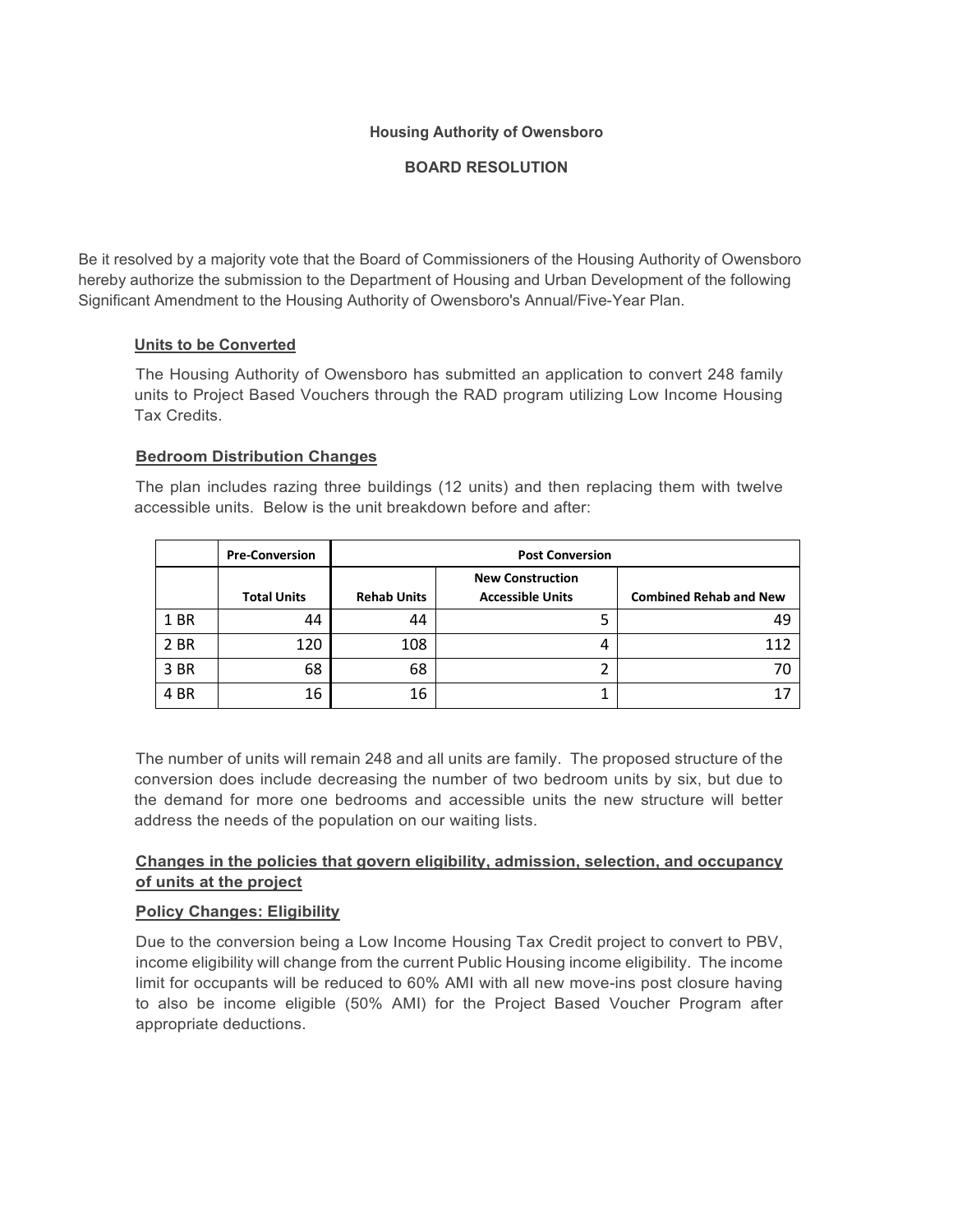#### **Protections and Residents Rights**

The following protections will be included in the RAD–PBV policies:

#### *Right to Return and Relocation Assistance*

Any person who is legally on the lease or otherwise in lawful occupancy at the Converting Project at or after the time of submission of the Conversion Plan has a right to remain in or, in the event that rehabilitation will result in the relocation of residents, a right to return to an assisted unit at the Covered Project. Any relocation as a direct result of acquisition, demolition, or rehabilitation is subject to requirements of the Uniform Relocation Assistance and Real Property Acquisition Policies Act of 1970 (URA) which are found at 49 CFR part 24. Proper notices including the General Information Notice (GIN), when applicable, must be sent in accordance with URA regulations and other applicable relocation regulations. Additionally, relocation and one-for one replacement requirements under section 104(d) of the Housing and Community Development Act of 1974 may apply when CDBG or HOME funds are used in connection with a RAD conversion. Section 104(d) requirements are found at 24 CFR part 42, subpart C, and program-specific relocation requirements for CDBG and HOME projects are found at 24 CFR 570.606 and 24 CFR 92.353, respectively. The applicability of URA or section 104(d) requirements to a RAD conversion is factspecific and must be determined in accordance with the applicable URA and section 104(d) regulations. Permanent involuntary displacement of residents may not occur as a result of a Project's conversion of assistance. If proposed plans for a Project would preclude a resident from returning to the Covered Project, the resident must be given an opportunity to comment and/or object to such plans. If the resident objects to such plans, the Project Owner must alter the Project plans in order to house the resident in the Covered Project. If a resident agrees to the plans which would preclude the resident's return, the Project Owner must ensure that the resident's decision is fully informed, voluntary, and well documented. To be fully informed, at a minimum the resident must be notified in writing of a) his or her right to return; b) his or her right to object to plans which would preclude the resident from returning; c) the Project Owner's obligation to accommodate the resident's right to return; and d) a description of the short and long-term implications of both the right to return arrangements (e.g., temporary relocation) and the resident's options if the resident agrees to such plans. The resident must be provided counseling regarding the resident's rights and options. To be voluntary, a resident must be informed of their right to return, potential for relocation, and temporary and permanent housing options 30 days before making a decision. In addition, under the URA regulation, residents must be provided notice of relocation at least 90 days before the relocation. The Project Owner cannot employ any tactics to pressure the resident into relinquishing his or her right to return or accepting permanent relocation assistance and payments. To be well documented, evidence of a resident's decision must be retained by the Project Owner. At a minimum such evidence must include copies of notices informing the resident of their options, records of any counseling or assistance provided, and the resident's informed, written consent, including an acknowledgement that acceptance of such assistance terminates the resident's right to return to the Covered Project. If the resident agrees to the Project Owner's plans, the permanent relocation is considered voluntary, but must include, at a minimum, any relocation assistance and payments required under the URA and Section 104(d), as applicable. The Project Owner may not propose or request that residents waive their rights or entitlements to relocation assistance under the URA or Section 104(d).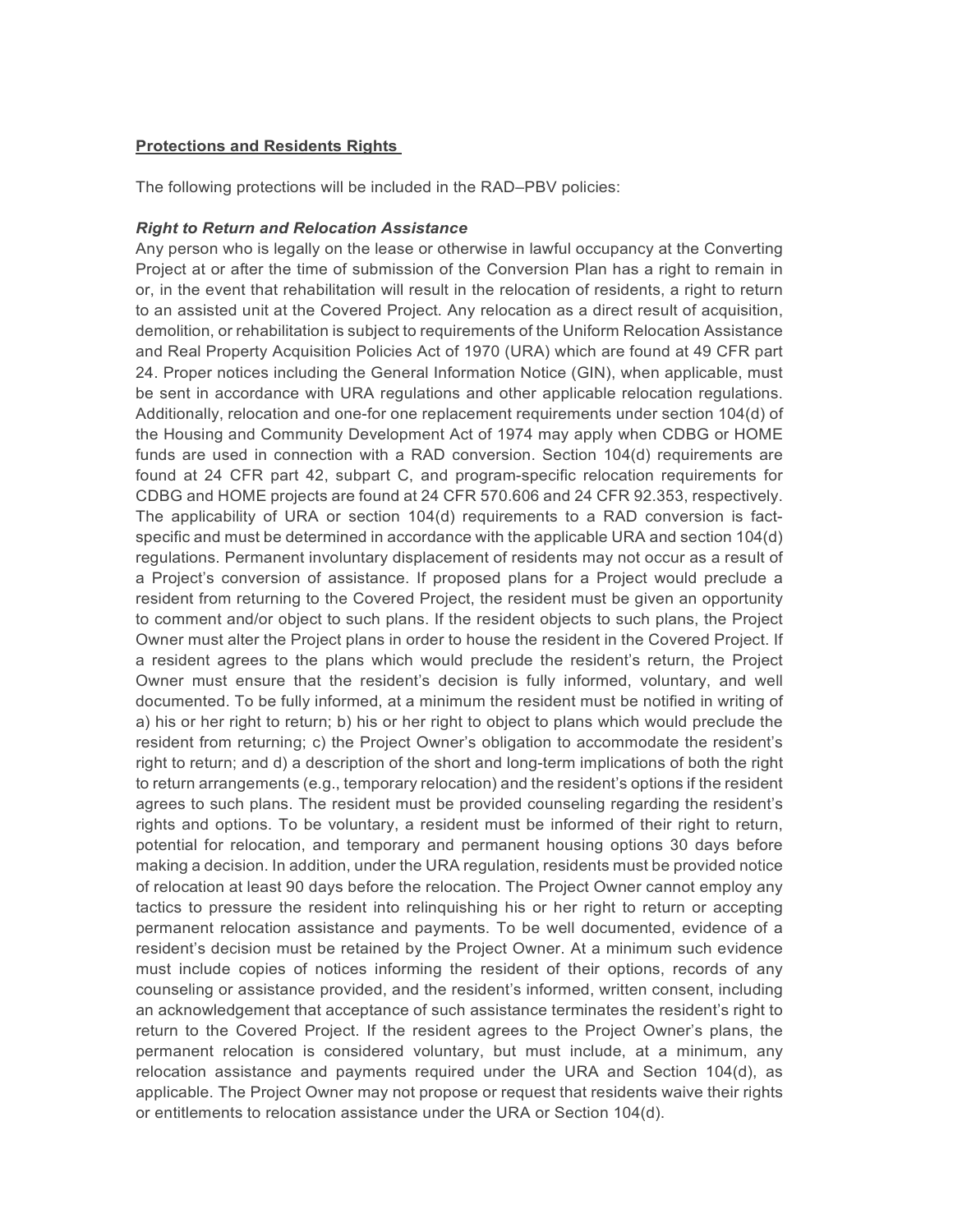*Residents will not be rescreened upon conversion*. With respect to occupancy in the Covered Project, current households in the Converting Project will be grandfathered for application of any eligibility criteria to conditions that occurred prior to conversion but will be subject to any ongoing eligibility requirements for actions that occur after conversion.

*Families in an oversized unit* (Under-Occupied Unit) will be allowed to remain until a unit of the correct size is available in the covered project;

*Phase-in of Tenant Rent Increases* - If, purely as a result of conversion, the amount a tenant would pay for rent and utilities under the PBV program (the tenant's TTP) would increase the tenant's TTP by more than the greater of 10 percent or \$25, the rent increase will be phased in over 3 or 5 years.

*Resident Participation and Funding.* Residents of Covered Projects with assistance converted to PBV will have the right to establish and operate a resident organization for the purpose of addressing issues related to their living environment and be eligible for resident participation funding.

*Termination Notification.* In addition to 24 CFR 983.257 related to Project Owner termination of tenancy and eviction the termination procedure for RAD conversions to PBV will require that PHAs provide adequate written notice of termination of the lease which shall be:

- 1. A reasonable period of time, but not to exceed 30 days:
	- a. If the health or safety of other tenants, Project Owner employees, or persons residing in the immediate vicinity of the premises is threatened; or
	- b. In the event of any drug-related or violent criminal activity or any felony conviction;
- 2. Not less than 14 days in the case of nonpayment of rent; and
- 3. Not less than 30 days in any other case, except that if a State or local law provides for a shorter period of time, such shorter period shall apply.

*Grievance Process*. In addition to the informal hearing requirements outlined in 24 CFR 982.555, the following additional reasons will require an opportunity for an informal hearing and the following will be included in the PHA Section 8 Administrative Plan:

- 1. an opportunity for an informal hearing must be given to residents for any dispute that a resident may have with respect to a Project Owner action in accordance with the individual's lease or the contract administrator in accordance with RAD PBV requirements that adversely affect the resident's rights, obligations, welfare, or status.
	- a. For any hearing required under 24 CFR  $\S$  982.555(a)(1)(i)-(v), the contract administrator will perform the hearing, as is the current standard in the program. The hearing officer must be selected in accordance with 24 CFR § 982.555(e)(4)(i).
	- b. For any additional hearings required under RAD, the Project Owner will perform the hearing.
- 2. There is no right to an informal hearing for class grievances or to disputes between residents not involving the Project Owner or Contract Administrator.
- 3. The Project Owner gives residents notice of their ability to request an informal hearing as outlined in 24 CFR  $\S$  982.555(c)(1) for informal hearings that will address circumstances that fall outside of the scope of 24 CFR §982.555(a)(1)(i)-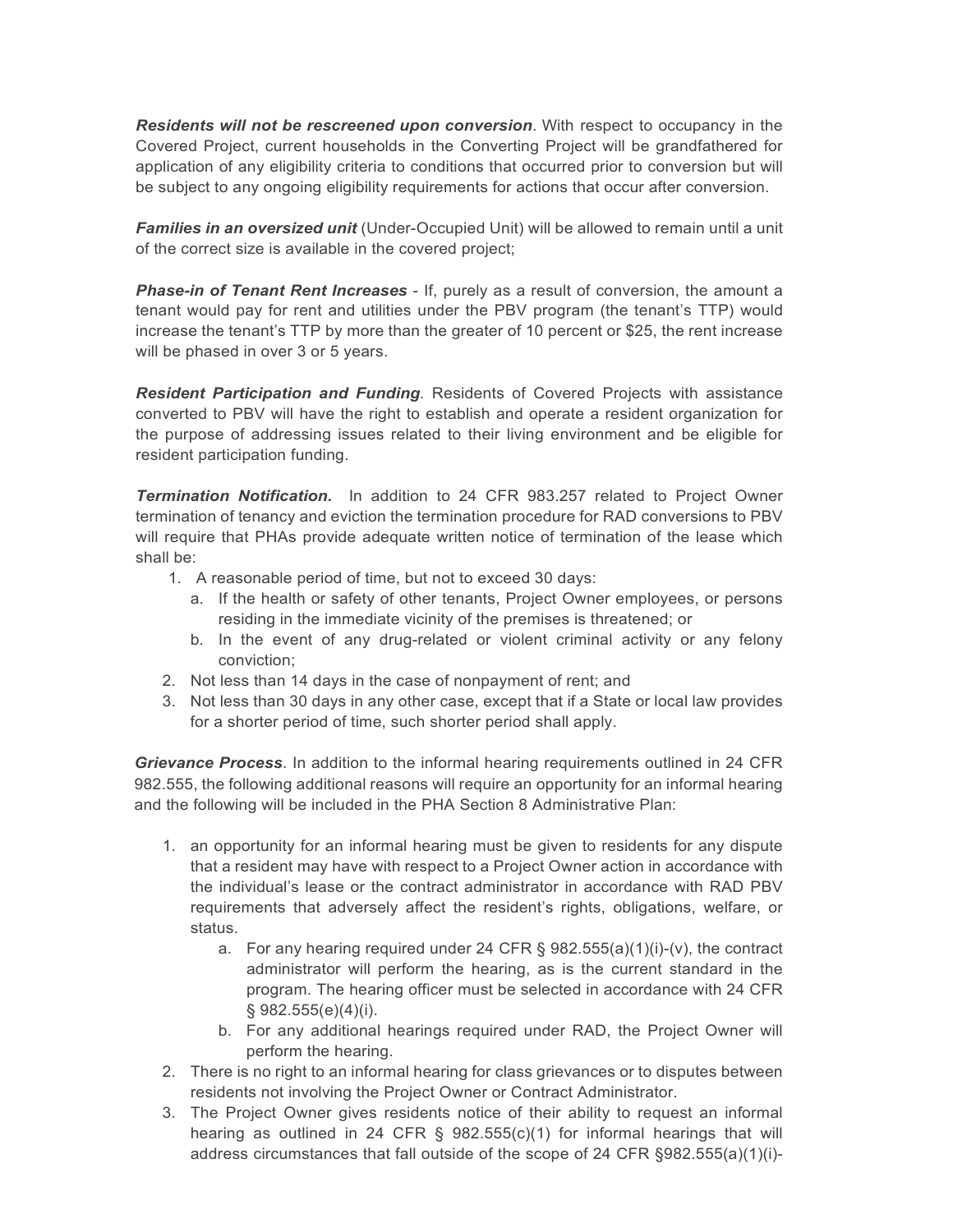(vi).

4. The Project Owner provides opportunity for an informal hearing before an eviction.

*Earned Income Disregard (EID)*. Tenants who are employed and are currently receiving the EID exclusion at the time of conversion will continue to receive the EID after conversion, in accordance with regulations at 24 CFR § 5.617. Upon the expiration of the EID for such families, the rent adjustment shall not be subject to rent phase-in; instead, the rent will automatically rise to the appropriate rent level based upon tenant income at that time.

The Housing Authority of Owensboro certify that the RAD conversion will comply with all applicable site selection requirements as set forth in the RAD Fair Housing, Civil Rights, and Relocation Notice (Notice H 2016-17/PIH 2016-17 (HA)) and the RAD Notice and in accordance with any additional applicable published guidance provided by HUD.

Attested to this date, October 24, 2019, by: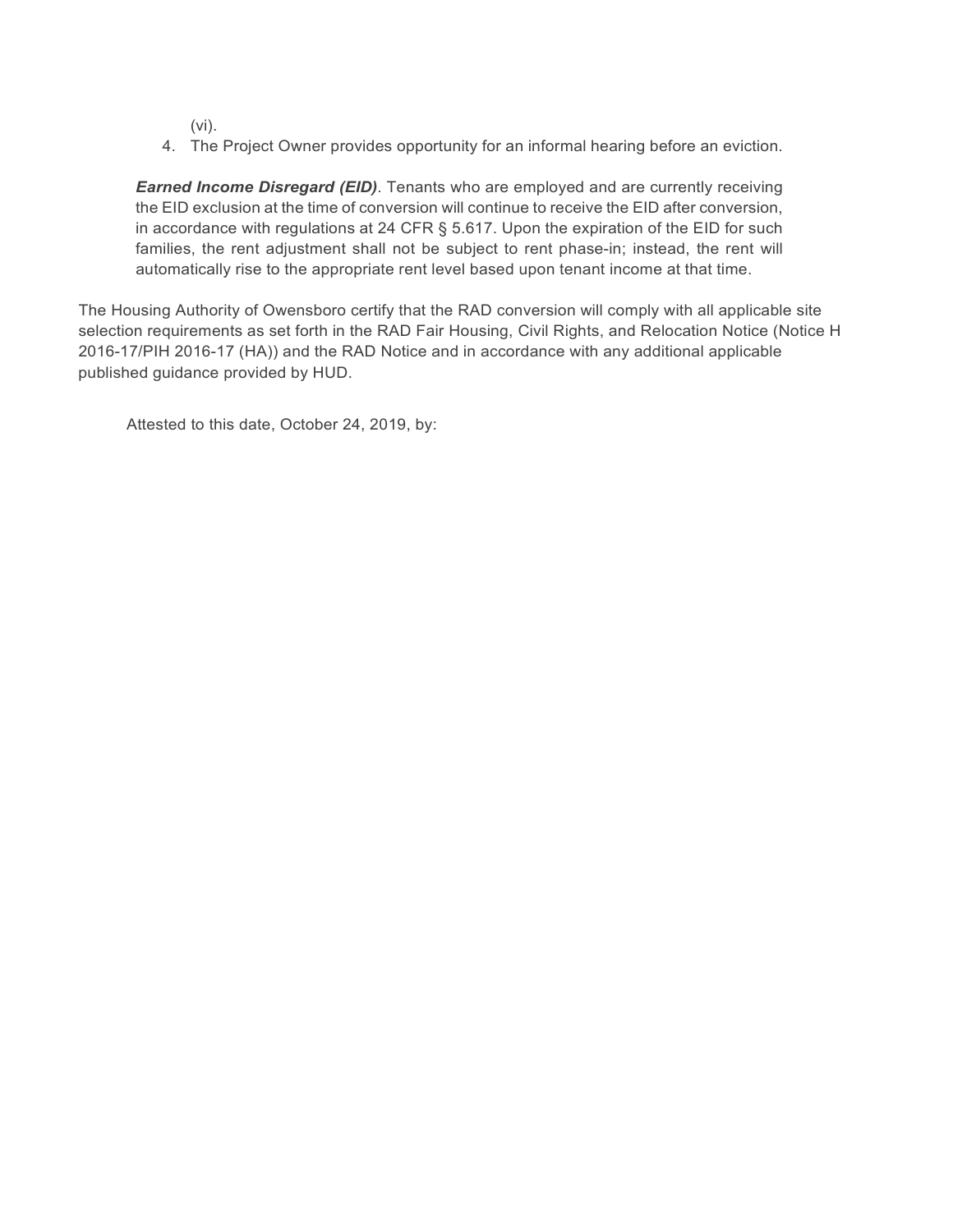#### **PUBLIC NOTICE OF RENTAL ASSISTANCE DEMONSTRATION ADDITIONS TO THE PHA ANNUAL PLAN**

The Housing Authority of Owensboro (HAO), Kentucky, is updating its Annual PHA Plan . HAO has received Commitment to Enter into Housing Assistance Payments (CHAP) from the U.S. Department of Housing and Urban Development (HUD) for the conversion of public housing units at Harry Smith Homes, P.G. Walker, Nannie Locke, Adams Village, and Baker Drive to Project Based Voucher assisted units underthe Rental Assistance Demonstration (RAD) program, in accordance with theguidelines of PIHNotice 2012-32Rev4 andany successor or associated regulations, notices, or otherHUDguidance.

This must be included in a HUD-approved PHA Plan and must be made available for public comment . Conversion of assistance under RAD is considered a Significant Amendment to the Authority's Annual and/or Five-Year Plan .

#### **This is a 45-day notice with an opportunity to present public comments regarding this change.**

The draft of the proposed Plan is available for review on the HAO website at:

[ww w.owensbo roho using.org](http://www.owensborohousing.org/) and at HAO' central office, located at 2161 East 19<sup>th</sup> St. Owensboro, KY 4 2303.

Comments must be made in writing and presented to the main office located at 2161 East 19th St . Owensboro, KY 42 303, with attention to RAD Coordinator or via email at [hao@ow ens.twcbc.com](mailto:hao@owens.twcbc.com) no later than 3:00 pm CT, October 23, 2019.

#### **A public hearing will be conducted on April 22,2022 at two locations** -

- **10:00 am** Adams Village Community Center
- **5:30pm** New Heights Center (located behind the HAO office at 2161 E. 19<sup>th</sup> Street

Published on March 24, 2022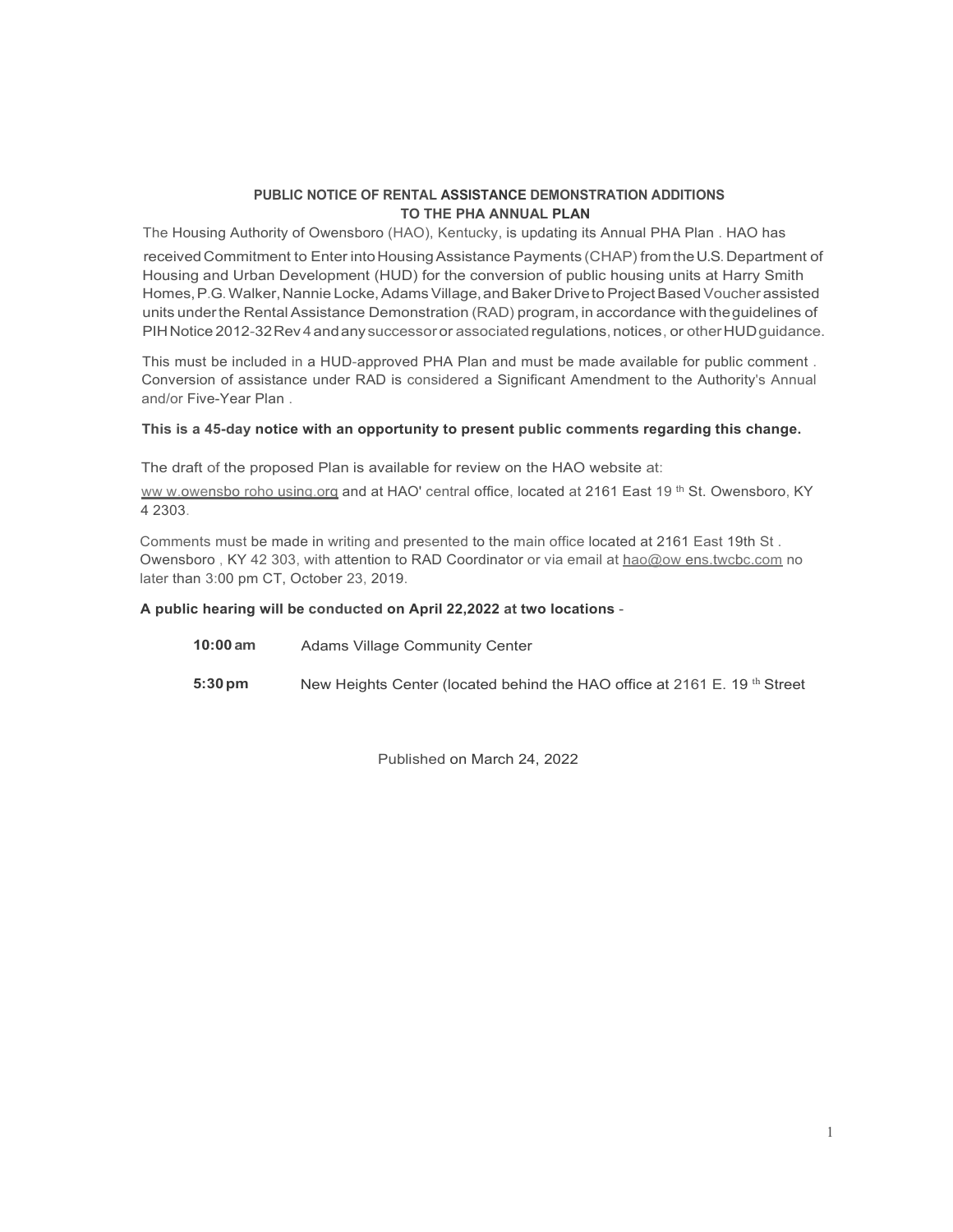#### **Rental Assistance Demonstration (RAD) Amendment to the Annual Plan**

#### *A. Introduction*

The Housing Authority of Owensboro, Kentucky {Authority) is amending its Annual PHA Plan because it was a successful applicant in the U.S. D epart m ent of Housing and Urban Development's {HUD) Rental Assist ance Demonstration {RAD) program . As a result , the Authority will be exploring conversion of public housing units at HarrySmithHomes,P.G.Walker,Nannie Locke, Adams Village, and Baker Drive to RAD Project-basedVoucher-assisted units under the guidelines of PIH Notice 2012-32 (HA), Rev4 and any successororassociated notices.Conversion of assistance under RAD is considered a Significant Amendment to the Authority 's Annual and/or Five-Year Plan.

Upon conversion to RAD Project-based Voucher s, the Authority will adopt the resident rights, participation, waiting list and grievance procedures listed in Section 1.6.C and 1.6.D.of PIH Notice 2012-32 (HA), Rev 4. These residentrights, participation , waiting list and grievance procedures are further listed in Section C, below. Attachment lB to PIH Notice 2012-32 (HA) Rev 4 regarding Resident Provisions is also attached to this amendment .

Additiona lly, the Authority hereby certifies that it is currently compliant with all federal fair housing and civil rights requirementsas stated in PIH Notice 2012-32/H 2017-03REV-4 and PIH Notice 2016- 17.Additionally , thisRADconversion complies withallapplicable site selection and neighborhood review standards, which were determined per 24 CFR 983. 57.The Authority is also not under a Voluntary Compliance Agreement .

RAD was designed by HUD to assist in addressing the capital needs of public housing by providing public housing authorities with access to private sources of capital to repair and preserve it s affordable housing assets. Upon conversion, the Authority's Capital Fund Budget will be reduced by the pro rata share of Publi c Housing Developments converted as part of this Demonstration. The Authority may, however, borrow or otherwise obtain outside funds to address their capital needs.

The Authority currently has no debt under an Energy Performance Contra ct for the developments proposed for RAD conversion.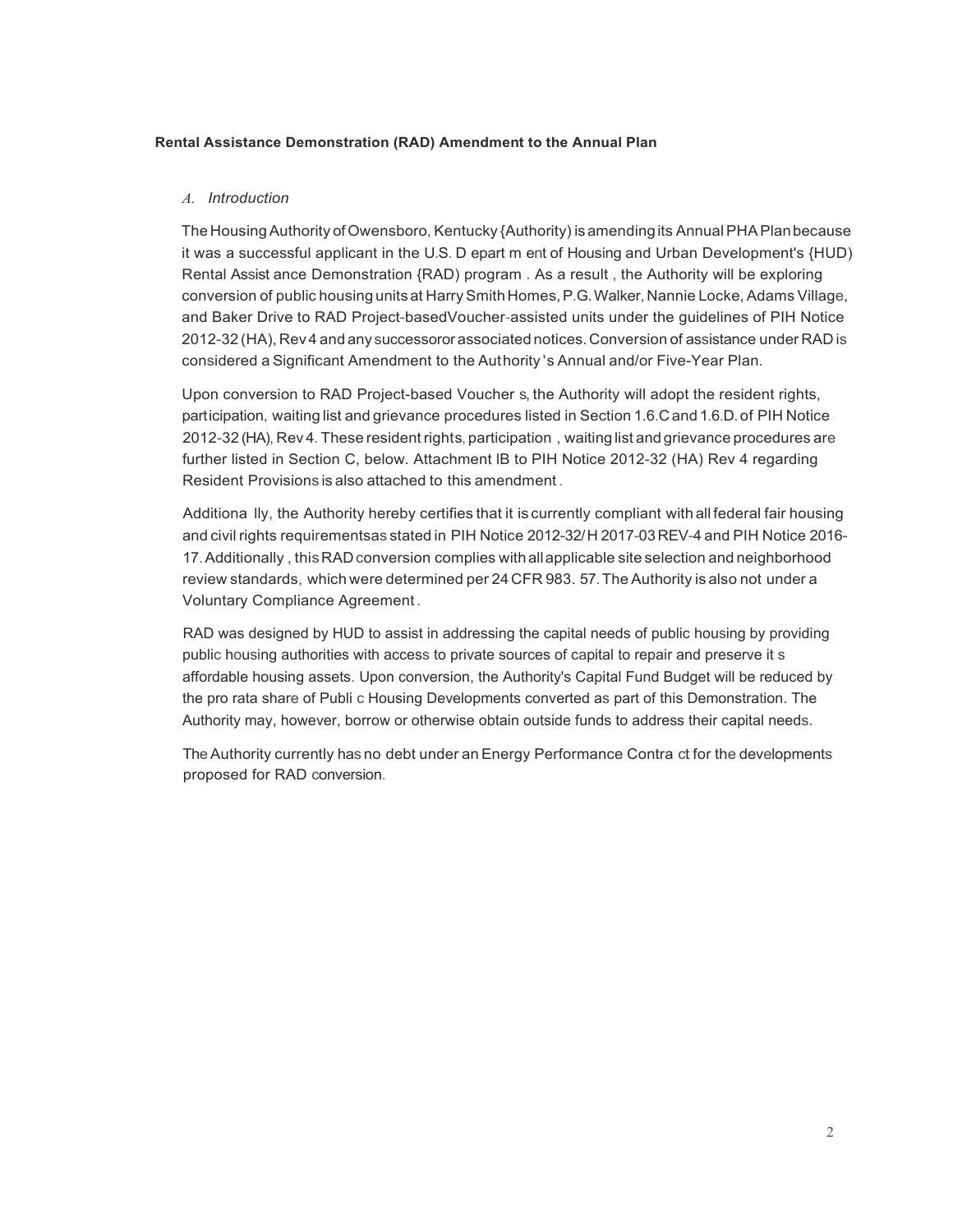#### *B. Development Information*

Below is information on the two public housing developments proposed for conversion under the RAD program :

| Name of             | <b>Harry Smith</b> | <b>PG Walker</b> | Nannie Locke  | <b>Adams Village</b> | <b>Baker Drive</b> |
|---------------------|--------------------|------------------|---------------|----------------------|--------------------|
| <b>Public</b>       | <b>Homes</b>       |                  |               |                      |                    |
| <b>Housing</b>      |                    |                  |               |                      |                    |
| <b>Development</b>  |                    |                  |               |                      |                    |
| <b>PIC</b>          | KY009000001        | KY009000001      | KY009000001   | KY009000002          | KY009000002        |
| <b>Development</b>  |                    |                  |               |                      |                    |
| ID:                 |                    |                  |               |                      |                    |
| <b>Conversion</b>   | Project-Based      | Project-Based    | Project-Based | Project-Based        | Project-Based      |
| Type:               | Vouchers           | Vouchers         | Vouchers      | Vouchers             | Vouchers           |
| <b>Transfer of</b>  | <b>No</b>          | <b>No</b>        | <b>No</b>     | <b>No</b>            | <b>No</b>          |
| Assistance:         |                    |                  |               |                      |                    |
| <b>Anticipated</b>  | Immediate          | Immediate        | Immediate     | Immediate            | Immediate          |
| Scope of            | Repairs Only       | Repairs Only     | Repairs Only  | Repairs Only         | Repairs Only       |
| <b>Work</b>         |                    |                  |               |                      |                    |
| <b>Total Units:</b> | 124                | 52               | SO            | 76                   | 30                 |
| <b>Unit</b>         |                    |                  |               |                      |                    |
| <b>Breakdown</b>    |                    |                  |               |                      |                    |
| O Bedroom           | 0                  | $\Omega$         | 0             | 46                   | 0                  |
| 1 Bedroom           | 34                 | 20               | 8             | 30                   | 30                 |
| 2 Bedroom           | 58                 | 21               | 24            | $\Omega$             | $\Omega$           |
| 3 Bedroom           | 32                 | 11               | 12            | $\Omega$             | 0                  |
| 4 Bedroom           | 0                  | 0                | 6             | 0                    | $\mathbf 0$        |

HAO intends to convert the above listed units as Phase I of its RAD port fo lio . Based on recent RAD Capital Need Assessments, the Authority is exploring the possibility of converting the above listed sites without major renovations or outside financing.

- *C. Resident Rights andParticipation*
- **1. Right to Return.** While relocation is not anticipated, any resident that may need to be temporarily relocated to facilitate any repairs or construction has a right to return to an assisted unit at the development once repairs or construction is completed. Permanent involuntary displacement MAY NOT occur as a result of the project's conversion under the RAD program. This includes, but is not limited to, displacement due to change in unit configuration or distribution , de minimis reduction of units, the reconfiguration of efficiency apart ments , the change in occupancy designation, or the repurposing of dwelling units to facilitate social service delivery. Residents of a development undergoing conversion of assistance may voluntarily accept an offer from the new project owner or the PHA to permanently relocate to another assisted unit, thereby waiving the resident's right to return to the development after rehabilitation or construction is complete.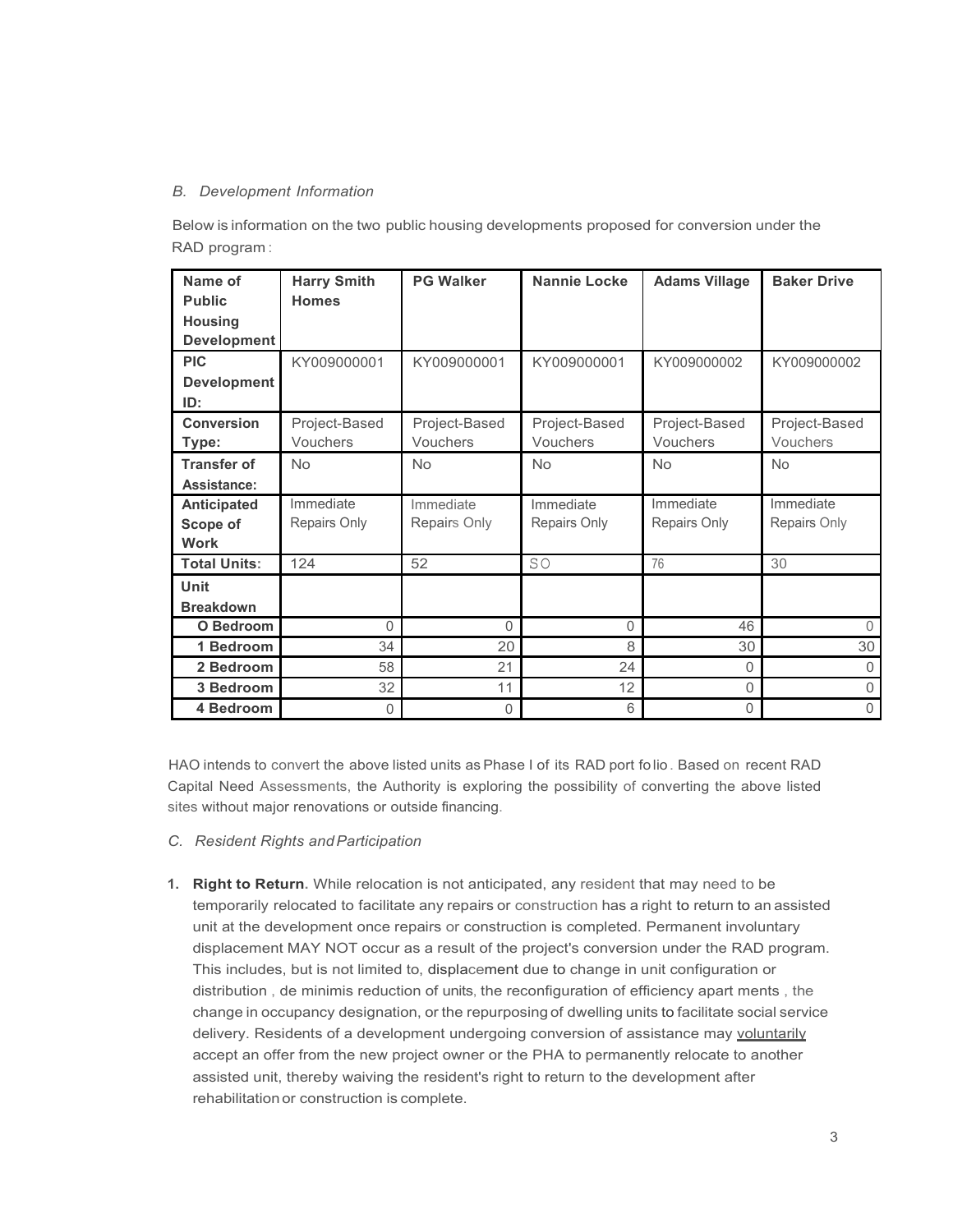- **2. Re-Screening.** Pursuant to the RAD statute, at conversion, current households are not subject to rescreening, income eligibility, or income targeting provisions. Consequently , current households will be grandfathered for conditions that occurred prior to conversion but will be subject to any ongoing eligibility requirements for actions that occur after conversion . For example, a unit with a hou sehold that was over-income at the time of conversion would continue to be treated as an assisted unit . Thus, 24 CFR § 98 2.201, concerning eligibility and targeting, will not apply for current households. Once that remaining household moves out, the unit must be leased to aneligible family.
- **3. Under-OccupiedUnits.** If afamily is in an under-occupiedunit under 24 CFR § 983 .259 at the time of conversion, the family may remain in this unit until an appropriate-sized unit becomes available in the converted project. When an appropriately sized unit becomes available in the converted project, the family living in the under-occupiedunit must move to the appropriatelysized unit within a reasonable period of time, as determined by the administrating Voucher Agency.
- **4. Renewal of Leases.** Under current regulations at 24 CFR §98 3.257(b)(3), the Authority must renew all leases upon lease expiration, unless cause exists. This provision must be incorporated by the PBV owner into the tenant lease or tenancy addendum, as appropriate .
- **5. Phase-in of Tenant Rent Increases.** If a tenant ' s monthly rent increases by more than the greater of 10%or \$25 purely as a result of conversion, the rent increase will be phased in over 3 or 5 years. To implement this provision, HUD is waiving section  $3(a)(I)$  of the Act, as well as 24 CFR §983.3 (definition of "Total tenant payment" (TTP)) only to the extent necessary to allow for the phase-in of tenant rent increases. The Authority must create a policy setting the length of the phase in period at three years, five years, or a combination depending on circumstances For example , the Authority may create a policy that uses a three-year phase-infor smaller increases in rent and a five-year phase-in for larger increases in rent . This policy must be in place at conversion and may not be modified after conversion.
- **6. Public Housing Family Self Sufficiency (PHFSS) and Resident Opportunities and Self Sufficiency Service Coordinator (ROSS-SC)programs.** Public Housing residents that are current FSS participants will continue to be eligible for FSS on ce their housing is converted under RAD. The Authority will be allowed to use any PHFSS funds to serve those FSS participants who live in units converted by RAD. Due to the program merger between PH FSS and Housing Choice Voucher (HCV) FSS that took place in federal FY14 (FY14 Appropriations Act), no special provisions are required to continue serving FSS p articipant s that live in public hou sing units converting to PBV under the RADprogram .

The Authority must, however, comply with certain FSS requirements (e.g. escrow calculation and escrow forfeitures) that apply differently depending on whether the FSS participant is a partic ipant under the HCV or publi c housing programs and must follow such programs accordingly. The Authority will be required to administer the FSS program in accordance with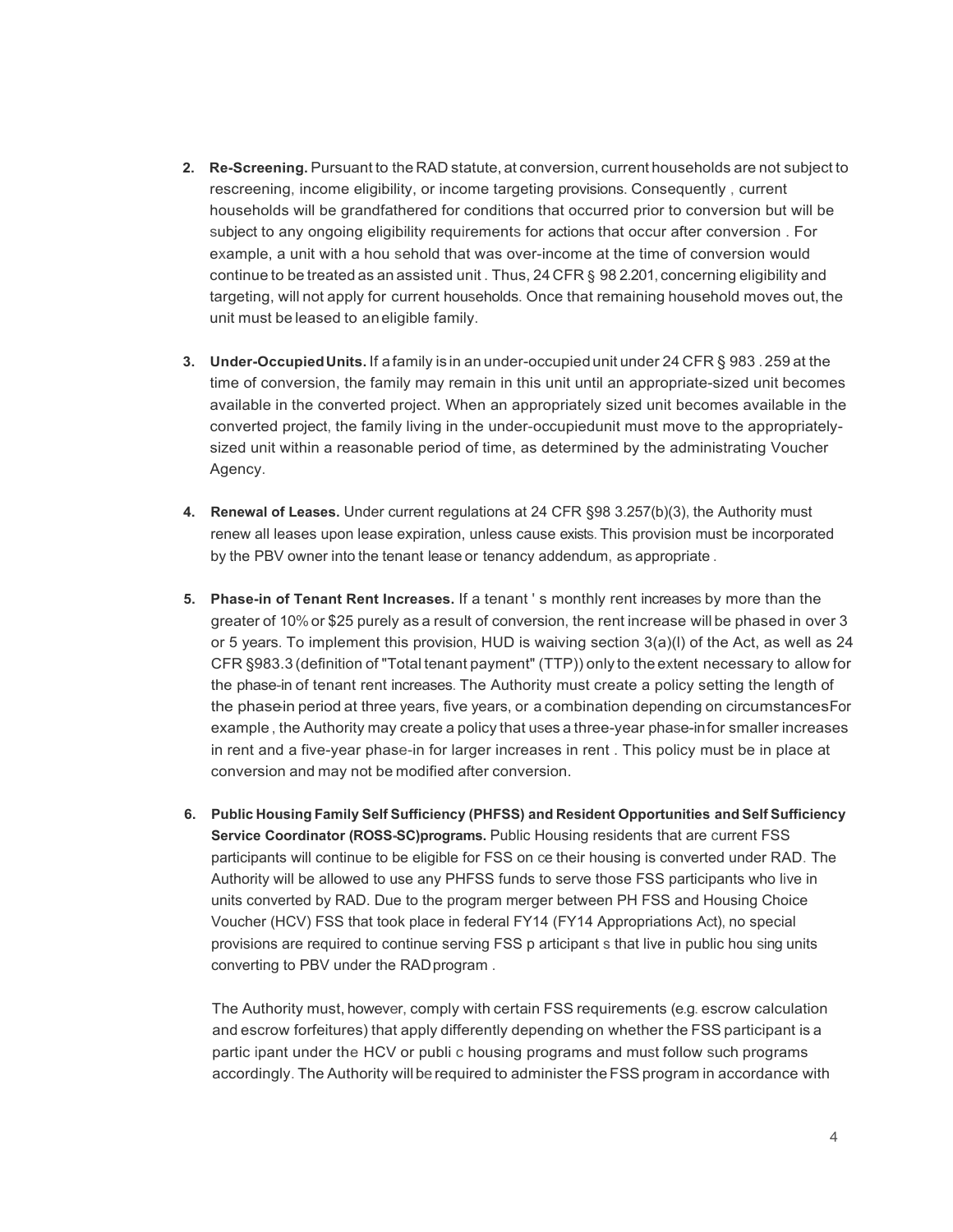FSS regulations at 24 CFR Part 984 and participants' contracts of part icipation , and the alternative requirements established in the " Waiversand Alternative Requirements for the FSS Program" Federal Register notice, published on December 29, 2014, at 79 FR 78100 . Furth er, upon conversion to PBV, already escrowed funds for FSS participants shall be transferred into the HCV escrow account and be considered Tenant Based Rental Assistance (TBRA) funds, thus reverting to the Housing Assistan ce Payments (HAP) account if forfeited by the FSS participant.

- **7. ResidentParticipation and Funding.** In accordance withAttachment 18,residents of converted projects, when converted usingPBV assistance, will have the right to establish and operate a resident organization for the purpose of addressing issues related to their living environment and are eligible for resident participation funding.
- **8. Resident Procedural Rights.** The following items must be incorporated into both the Section 8 Administrative Plan and the Project Owner's lease, which includes the required tenancy addendum, as appropriate . Evidence of such incorporation may be requested by HUD for purposes of monitoring the program.
	- **a. Termination Notification.** HUD is incorporating additional termination notification requirements to comply with section 6 of the Act for public housing project s that convert under the RAD program . In addition to the regulation at 24 CFR §983.257, related to Project owner termination of tenancy and eviction, the termination procedureforRADconversions toPBVrequiresthatpublichousingagencies(PHAs) provide adequate written notice of termination of the lease, which shall not be less than :
		- i. A reasonable period of time, but not to exceed 30 days
			- 1. If the health or safety of other tenants, the Authorit y, or other persons in the immediate vicinity or the premises isat risk
			- 2. In the event of any drug-related or violent criminal activity or any felony convict ion
		- ii. 14 days in the case of nonpayment of rent;and
		- iii. 30days in any other case, except that if State or local law provides for a shorter period of time, such shorter period shall apply.
	- **b. Grievance Process.** Pursuant to the requirementsin the RAD statute , HUD has established additional procedural rights to comply with the requirements of section 6 of the Act.

For issu esrelated to tenancy and terminatio n of assistance, PBV program rules require the Project Owner or the Authority to provide an opportunity for an informal hearing, as outlined in 24 CFR § 982.SSS(b) in part, which describes when informal hearings are not required, as follows:

i. In additional to reasons that require an opportunity for an informal hearing given in 24 CFR § 982.SSS(a)( l )(i)-(vi), an opportunity for an informal hearing must be given to residents for any dispute that a resident may have with respect to a Project owner act ion in accordance with the individual's lease or the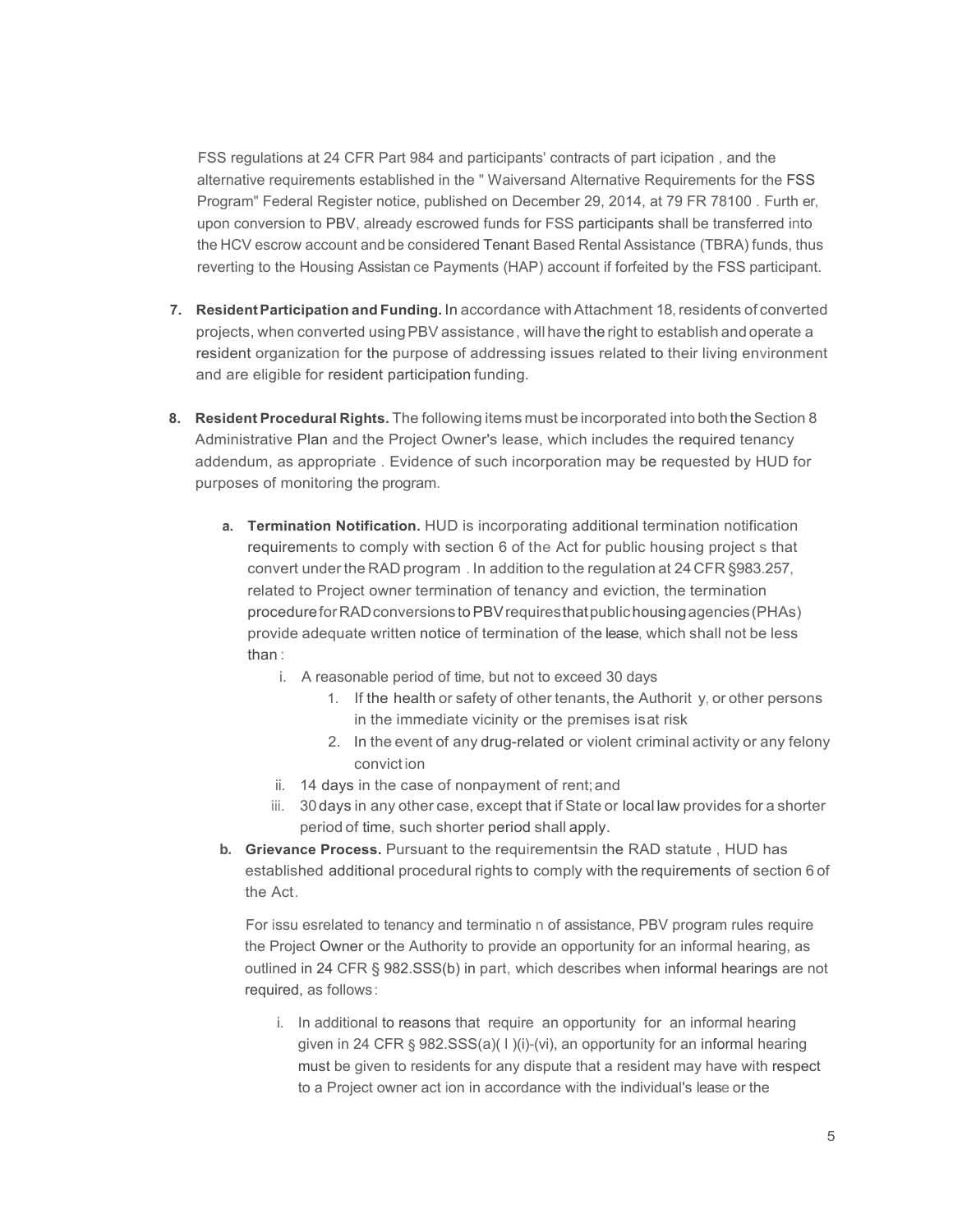contract administrator in accordance withRAD PBVrequirements that adversely affect the resident's rights, obligation, welfare, or status.

- 1. For any hearing required under 24 CFR § 98 2.SSS(a)(l )(i)-(vi), the contract administrator will perform the hearing, as is the current standard in the program. The hearing officer must be selected in accordance with 24 CFR § 98 2.55S(e)(4)(i).
- 2. For any additional hearings required under RAD, the Project Owner will perform the hearing.
- ii. There is no right to an informal hearing for class grievances or for disputes between residents not involving the Project Owner or contract administrator .
- iii. The Project Owner gives residents notice of their ability to request an informal hearing as outlined in 24 CFR § 98 2.555(c)(l) for informal hearings that will address circumstances that fall outside of the scope of 24 CFR § 98 2.555(a)(l)(i)- (vi).
- iv. The Project Owner provides opportunity for an informal hearing before an eviction.

Current PBV program rules require that hearing procedures must be outlined in the PHA's Section 8 Administrative Plan.

**9. Earned Income Disregard (EID).** Tenants who are employed and are currently receiving the EID exclusion at the time of conversion will continue to receive the EID after conversion, in accordance withregulations at 24CFR § 5.617.Upon the expiration of the EID for such families, the rent adjustment shall not be subject to rent phase-in, as described above; instead, the rent will automatically rise to the appropriate rent level based upon tenant income at that time.

Under the Housing Choice Voucher program, the EID exclusion is limited to only persons with disabilities (24 CFR § 5.617(b)). In order to allow all tenants (including non-disabled persons) who are employed and currently receiving the EID at the time of conversion to continue to benefit from this exclusion in the PBV project, the provision in section S.617(b) limiting EID to only disabled persons is waived. The waiver and resulting alternative requirement only applies to tenants receiving the EID at the time of conversion. No other tenant (e.g., tenants who at one time received the EID but are not receiving the EID exclusion at the time of conversion (e.g., due to loss of employment); tenants that move into the property following conversion, etc.,) is covered by this waiver.

**10. When Total Tenant Payment Exceeds Gross Rent.** Under normal PBV rul es, the Authority may only select an occupied unit to be included under the PBV HAP contract if the unit' s occupants are eligible for housing assistance payments (24 CFR § 983 .53(d)). Also the Authority must remove a unit from the contract when no assistance has been paid for 180 days because the family's Total Tenant Payment (TTP) has risen to a level that is equal to or greater than the contract rent, plus any utility allowance, for the unit **(i.e.,** the Gross Rent)) (24 CFR § 98 3.258). Since the rent limitation may often result in a family's TTP equaling or exceeding the gross rent for the unit, for current residents (i.e. residents living in the public housing property prior to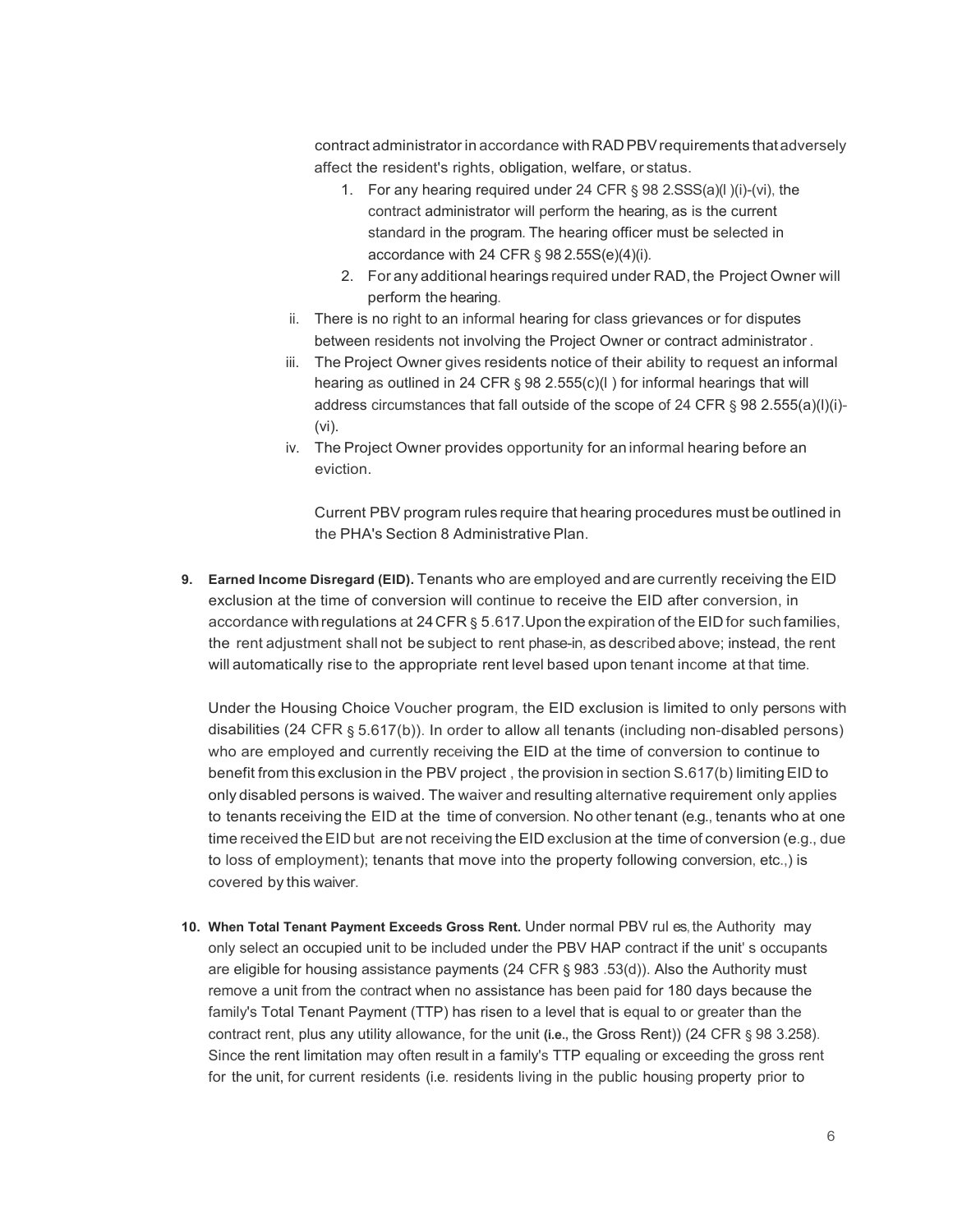conversion), HUD is waiving both of these provisions and requiring that the unit for such families be placed on and/or remain under the HAP contract when TTP equals or exceeds the Gross Rent . Furthe r, HUD is establishing the alternative requirement that the rent to owner for the unit equal the family's TTP until such time that the family is eligible for a housing assistance payment . HUD is waiving as necessary to implement this alternative provision, the provisions of Section 8(o)(13)(H) of the Act and the implementing regulations at 24 CFR 98 3.301 as modified by PIH Notice 2012-32, REV-2. In such cases, the resident is considered a participant under the program and all of the family obligations and protections under RAD and PBV apply to the resident. Likewise, all requirements with respect to the unit, such as compliance with the Housing Quality Standards (HQS) requirem ents, apply as long as the unit is under HAP contract. Assistance may subsequently be reinstated if the tenant becomes eligible for assistance.

Following conversion, 24 CFR § 98 3.53(d) applies, and any new families referred to the RAD PBV project must be initially eligible for a HAP payment at admission to the program, which means their TTP may not exceed the gross rent for the unit at that time. Further, a PHA must remove a unit from the contract when no assistance has been paid for 180 days. If units are removed from theHAPcontract because a new admission's TTPequals or exceeds the gross rent for the unit and if the project is fully assisted, HUD is imposing an alternative requirement that the PHA must reinstate the unit after the family has vacated the propert y; and, if the project is partially assisted, the PHA may substitut e a different unit for the unit on the HAPcontract in accordance with 24 CFR § 98 3.207 or, where "floating" units have been permitted.

- *D. Other Miscellaneous Provisions*
- **1. Access to Records, Including Requests for Information Related to Evaluation of Demonstration** . The Authority must agree to any reasonable HUD request for data to support program evaluation, including but not limited to project financial statements, operating data, Choice-Mobility utilization, and rehabilitationwork.
- **2. Additional MonitoringRequirements.**ThePHA'sBoardmustapprovethe operatingbudgetfor the covered project annually in accordance with HUD requirements.

#### **3. Davis-Bacon Act and Section 3 of the Housing and Urban Development Act of 1968 (Section 4).**

i. The Davis-Bacon prevailing wage requirements (prevailing wages, the Contract Work Hours and Safety Standards Act, and other related regulations, rules, and requirements} apply to all initial repairs and new construction that are identified in the Financing Plan to the extent that such repairs or construction qualify as development . " Development ", as applied to work subject to Davis-Bacon requirements on Section 8 projects, encompasses work that constitutes remodeling that alters the nature or type of housing units in a PBV project, reconstruction, or a substantial improvement in the quality or kind of original equipment and materials, and is initiated within 18 months of the HAP contract . Development activity does not include replacement of equipment and materials rendered unsatisfactory because of normal wear and tear by items of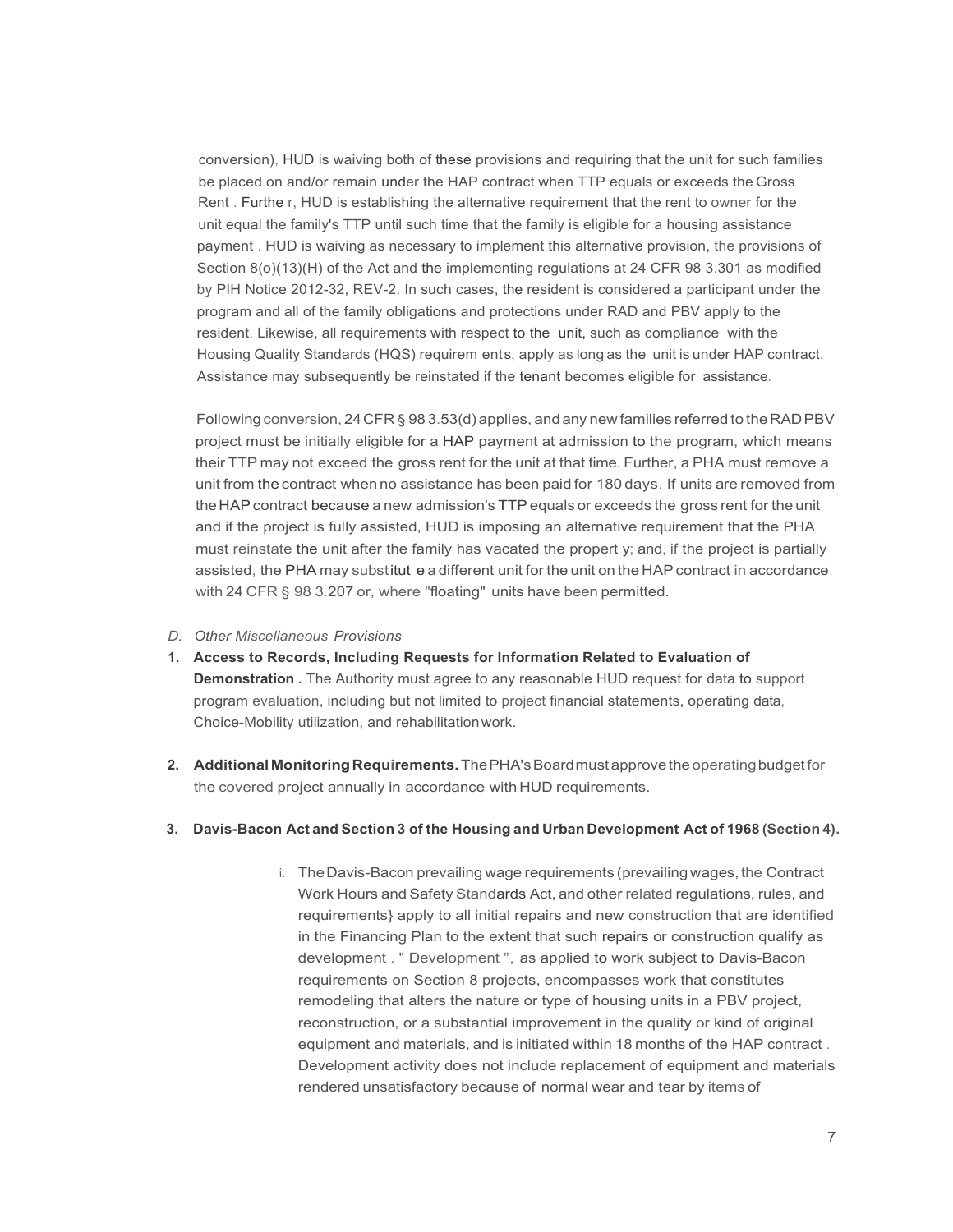substantially the same kind. Davis-Bacon requirements apply only to projects with nine or more assisted units.

- ii. Section 3 (24 CFR Part 135) applies to all initialrepairs and new constructions that are identified in the Financing Plan to the extent that such repairs qualify as construction or rehabilitation. In addition, Section 3 may apply to the project after conversion based on the receipt of the use of federal financial assistance for rehabilitation activities.
- **4. Establishment ofaWaitingList.**24CFR § 983.251setsout PBVprogram requirements related to establishing and maintaining a voucher-wide, PBV program-wide, or site-based waiting list from which residents for the covered Project will be admitted. These provisions will apply unless the project is covered by a remedial order or agreement that specifies the type of waiting list and other waiting list policies. The PHA shall consider the best means to transition applicants from the current public housing waiting list, including:
	- i. Transferring an existing site-based waiting list to a new site-based waiting list. If the PHA is transferring the assistance to another neighborhood, the PHA must notify applicants on the wait-list of the transfer of assistance, and on how they can apply for residency at the new project site or other sites. Applicants on a project -specific waiting list for a project where the assistance is being transferred shall have priority on the newly formed waiting list for the new project site in accordance with the date and time of their application to the original project's waitinglist.
	- ii. Informing applicants on the site-basedwaiting list on how to apply for a PBV programwide or HCV program-wide waitinglist.
	- iii. . Informing applicants on a public housing community-wide waiting list on how to apply for a voucher-wide, PBV progr am-wide, or site-based waiting list. If using a sitebased waiting list, PHAs shall establish a waiting list in accordance with 24 CFR § 903.7 (b)(2)(ii)-

(iv) to ensure that applicant s on the PHA's public housing community-wide waiting list have been offered placement on the converted project's initial waiting list. In all cases, PHAs have the discretion to determine the most appropriate means of informing applicants on the public housing community-wide waiting list given the number of applicants, PHA resources, and admissions requirements of the projects being converted under RAD.

The Authority may consider contacting every applicant on the public housing waiting list via direct mailing; advertising the availability of housing to the population that is less likely to apply, both minority and non-minority groups, through various forms of media (e.g., radio stations, posters, newspapers) within the marketing area, informing local non-profit entities and advocacy groups (e.g., disability rights groups); and conducting other outreach as appropriate . Applicants on the agency's centralizedpublic housing waiting list who wish to be placed onto the newly-established waiting list are done so in accordance with the date and time of their original application to the centralized public housing waiting list. Any activities to contact applicants on the public housing waiting list must be conducted in accordance with the requirements for effective communication with persons with disabilities at 24 CFR § 8.6 and the obligation to provide meaningful access for persons with limited English proficiency(LEP).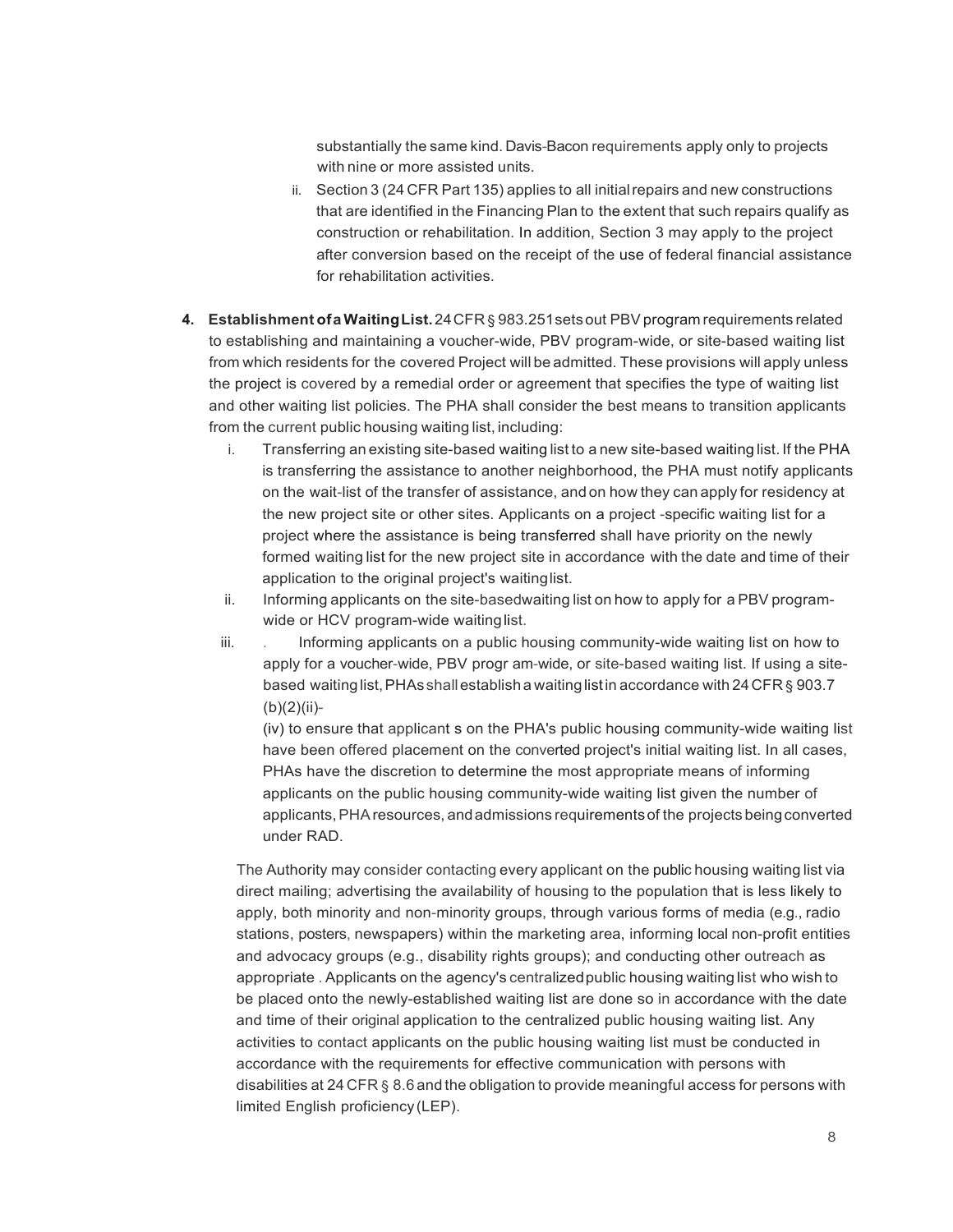The Authority must maintain any site-based waiting list in accordance with all applicable civil rights and fair housing laws and regulations unless the project is covered by a remedial order or agreement that specifies the type of waiting list and other waiting list policies.

To implement this provision, HUD is specifying alternative requirements for 24 CFR § 9 83.251(c)(2). However, after the initial waiting list has been estab lished, the PHA shall administer its waiting list for the converted project in accordance with 24 CFR § 983.251(c).

- **5. Mandatory Insurance Coverage.** The project shall mainta in at all times commercially available property and liability insurance to protect the project from financial loss and, to the extent insurance proceeds permit , promptly restore, reconstruct, and/or repair any damaged or destroyed property of a project.
- **6. Agreement Waiver.** For public housing conversions to PBV, there will be no Agreement to Enter into a Housing Assistance Payments (AHAP) contract. Therefore, all regulatory references to the Agreement (AHAP), including regulations under 24 CFR Part 983 Subpart Dare waived.
- **7. Future Refinancing.** Owners must receiveHUD approval for any refinancing or restructuring of permanent debt within the HAP contract term to ensure the financing is consistent with longterm preservation . (Current lenders and investors are also likely to require review and approval of refinancing of the primary permanent debt.)
- **8. Administrative Fees for Public Housing Conversions during Transition Period.** For the remainder of the Calendar Year in which the HAP Contract iseffective (i.e. "transition period"), RAD PBV projects will be funded with public housing funds. For example , if the project's assistance converts effective July 1, 2015, the public housing Annual Contributions Contract (ACC) between the PHA and HUD will be amended to reflect the number of units under the HAP contract, but will be for zero dollars, and the RAD PBV contract will be funded with public housingmoney for July through December 2015.Since TBRA is not the source of funds, PHAs should not report leasing and expenses into VMA during this period, and PHAs will not receive section 8 administrative fee funding for converted units during this time.
- **9. Choice Mobility.** One of the key features of the PBV program is the mobility component , which provides that if the family has elected to terminate the assisted lease at any time after the first year of occupancy in accordance with program requirements, the PHA must offer the family the opportunity for continued tenant-based rental assistance, in the form of either assistance under the voucher program or other comparable t enant -basedrental assistance. If as a result of participation in RAD a significant percentage of the PHA's HCV program becomes PBV assistance , it is possible for most or all of the PHA' s turnover vouchers to be used to assist those RAD PBV families who wish to exercise mobility . While HUD is committed to ensuring mobility remains a cornerstone of RAD policy , HUD recognizes that it remains important for the PHA to still be able to use tenant -based vouchers to address the specific housing needs and priorities of the community. Therefore, HUD is establishing an alternati ve requirement for PHAs where, as a result of RAD, the total number of PBV units (including RAD PBV units) under HAP contract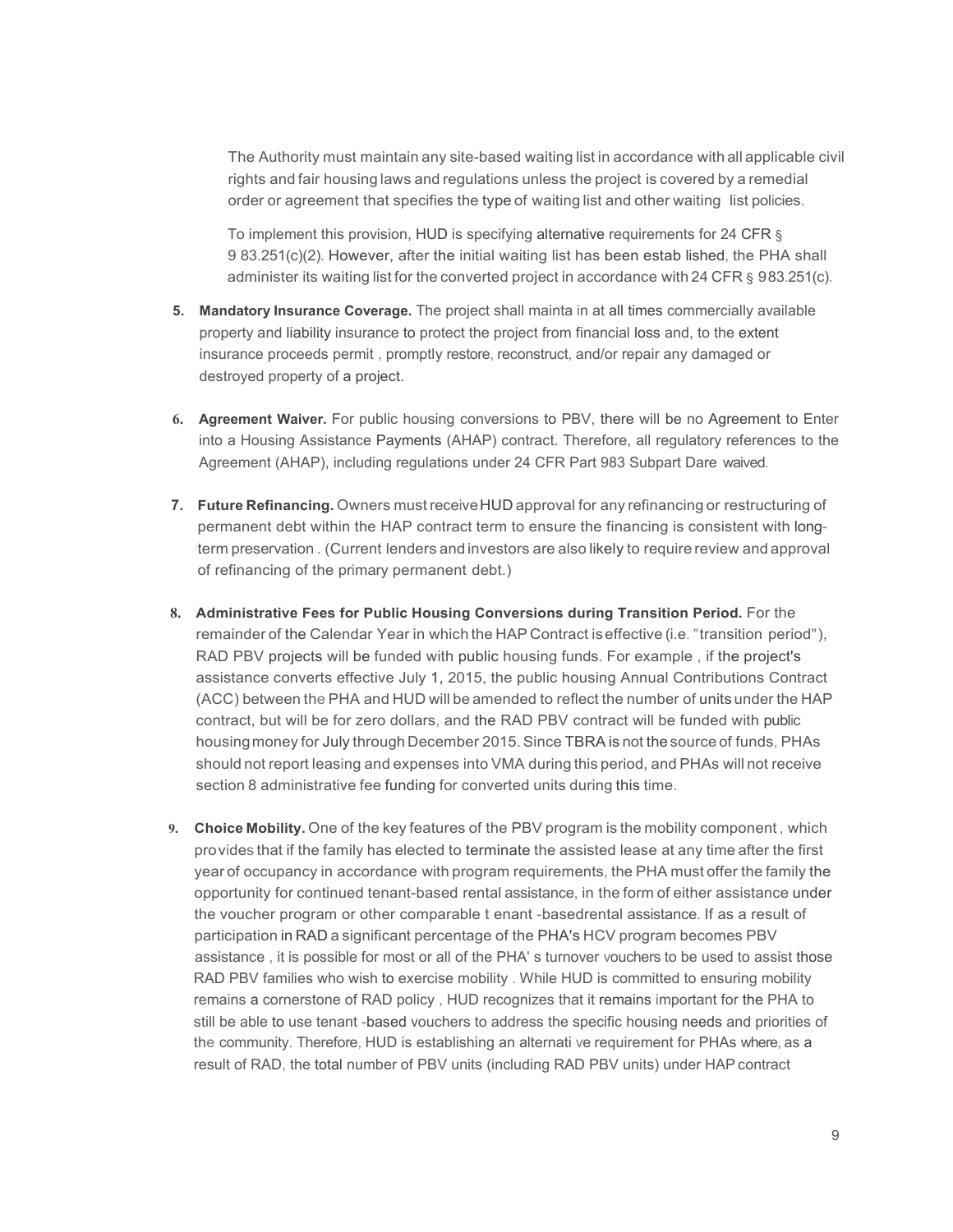administered by thePHAexceeds 20percent of thePHA's authorized units under its HCV ACC with HUD.

The alternative mobility policy provides that an eligible voucher agency would not be required to provide more than three-quarters of its turnover vouchers in any single year to the residents of covered Projects. While a voucher agency is not required to establish a voucher inventory turnover cap, if such a cap is implemented , the voucher agency must create and maintain a waiting list in the order in which the request from eligible households were received. In order to adopt this provision, this alternative mobility policy must be included in an eligible PHA' s administrative plan.This alternative requirement does not apply to PBVs entered into outside of the context of RAD.

**10. Reserve for Replacement.** The Project Owner shall establish and maintain a replacement reserve in an interest-bearing account to aid in funding extraordinary maintenance and repair and replacement of capital items in accordance with applicable regulations. The reserve must be built up to and maintained at a level determined by HUD to be sufficient to meet project requirements.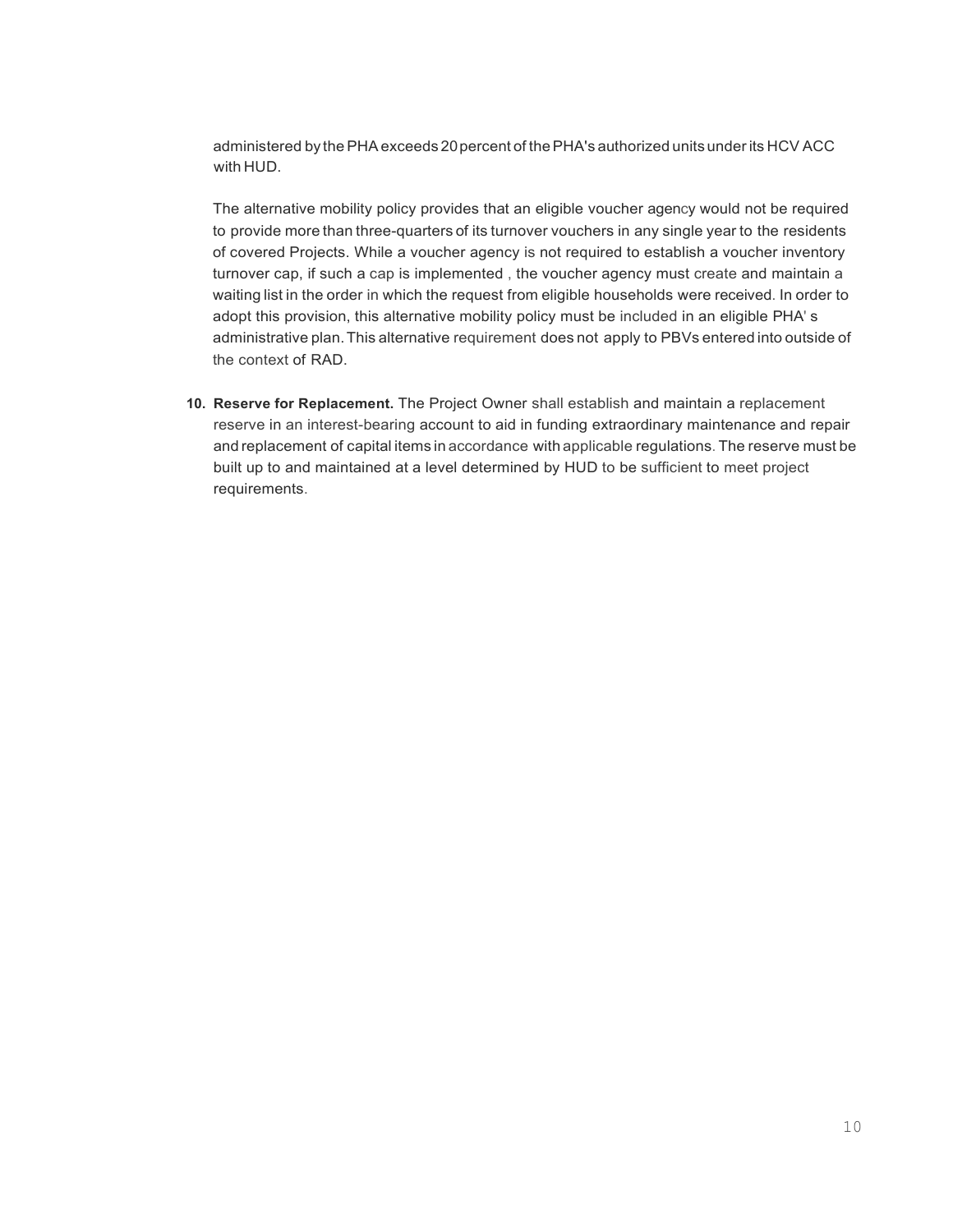**Resident Meeting Presentation September 25,2019 10:00 am Adams Village**

**Please Sign-in Below with your address**

**NAME ADDRESS** KA H 1t  $2De$ Fant Winshoo 315 P.ffed (2.1)

 $J40$  $\mathcal{L}$ *S*/*d J22!!./f-1cJA1» ;,-a 4-CD* Ddet*le l1r.*Secr:.t, *56:Z..Drc:.+e1·(*e\_ *Or* /v'  $c213$  t J,  $\left( \frac{1}{2} \right)$   $c:1 \leq S$ *'31S* .P.f *fed (2, 1«.*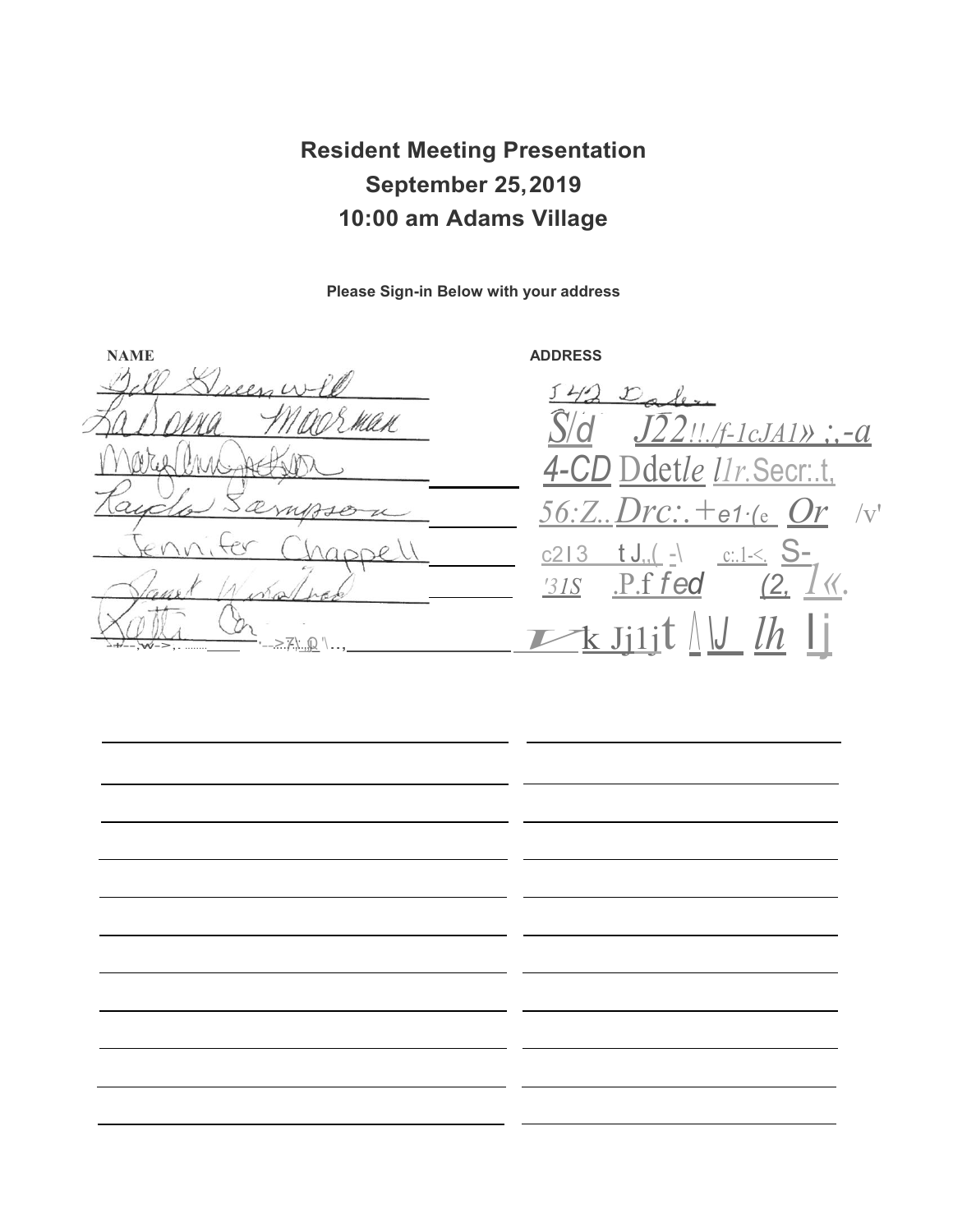# **Resident Meeting Presentation September 25, 2019 5:30 pm New Heights**

Please Sign-in Below with your address

ADDRESS **NAME** *0ch*  $iJt$ *I* '-' $\theta$  $\lambda$  $S$ treet 200 T  $1911$ £. ىر  $\omega_{\mathcal{N}}$ ESTER  $F/2$